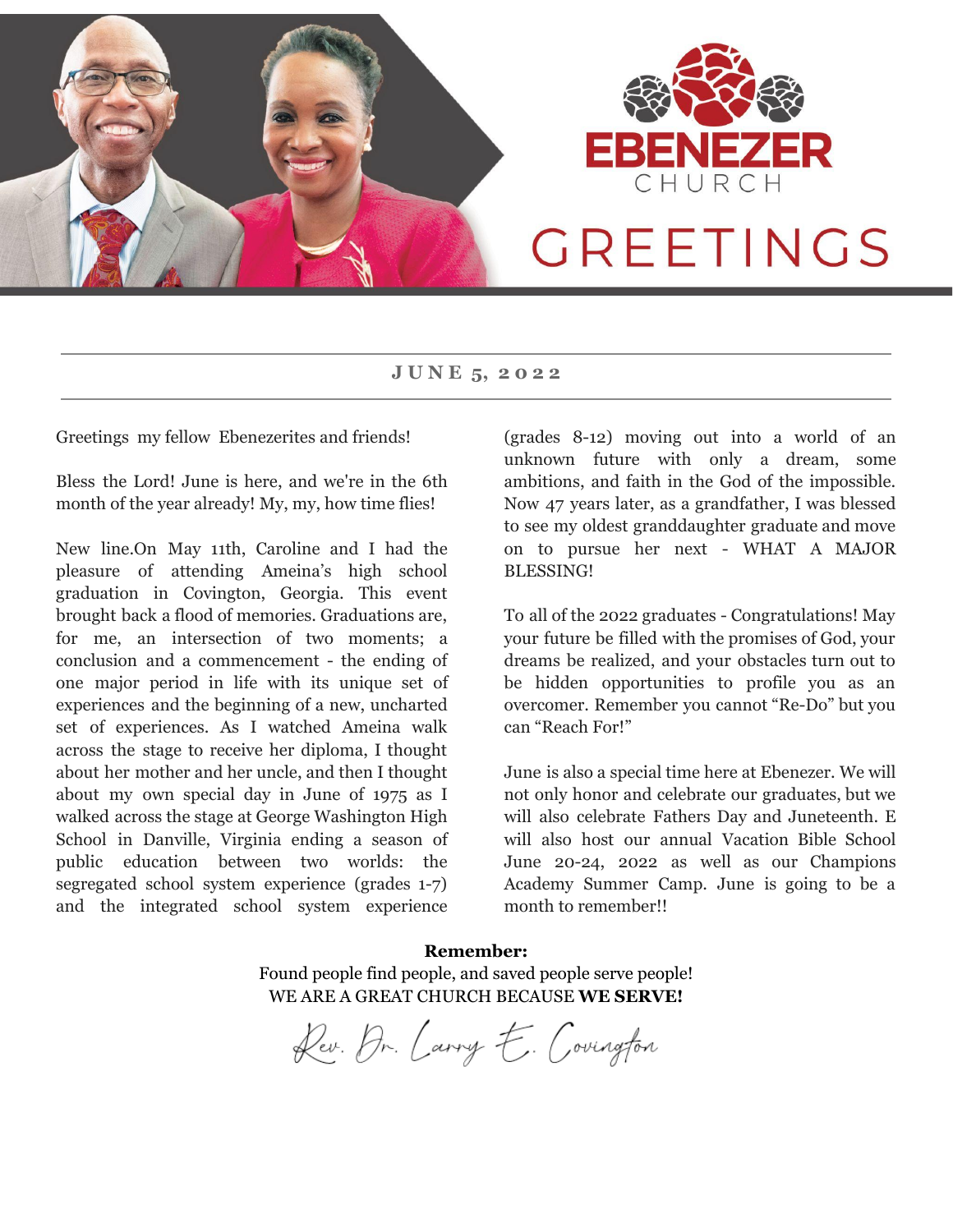

### **J U N E 2 0 2 2**

### Dr. Rochelle L. Ford

God blessed the Ebenezer Church in many ways and with an array of members, each having their own stories, experiences, gifts, and talents. I can remember as if it was yesterday being invited to the "Root" restaurant by a distinguished faculty member of Elon University who joined our membership, in order for us to get to know one another. She came to us being referred by a mutual friend who is a fellow pastor from another city. The person to whom I am referring is Dr. Rochelle Larkin Ford, who united with our church on August 12, 2018 with her son Malik and her daughter Raven.

Dr. Ford is a blessing not only to the faculty and students of the university, but also to the Ebenezer family. Since being a member, we have tapped her professional skills to address our leadership in retreat as well as to share as our 2019 graduate banquet speaker. She is truly a pleasure and a treasure.

THis year is indeed a banner year for the Ford family. Raven is graduating high school and ison her way to the University of North Florida, Malik graduated from MI College of Arts and I am happy to share that Dr. Ford is leaving us to take the Presidency of Dillard University in New Orleans, Louisiana.

Let's celebrate Dr. Ford as our June 2022 member of the month as let's commit to pray for her as she starts this new adventure in higher education!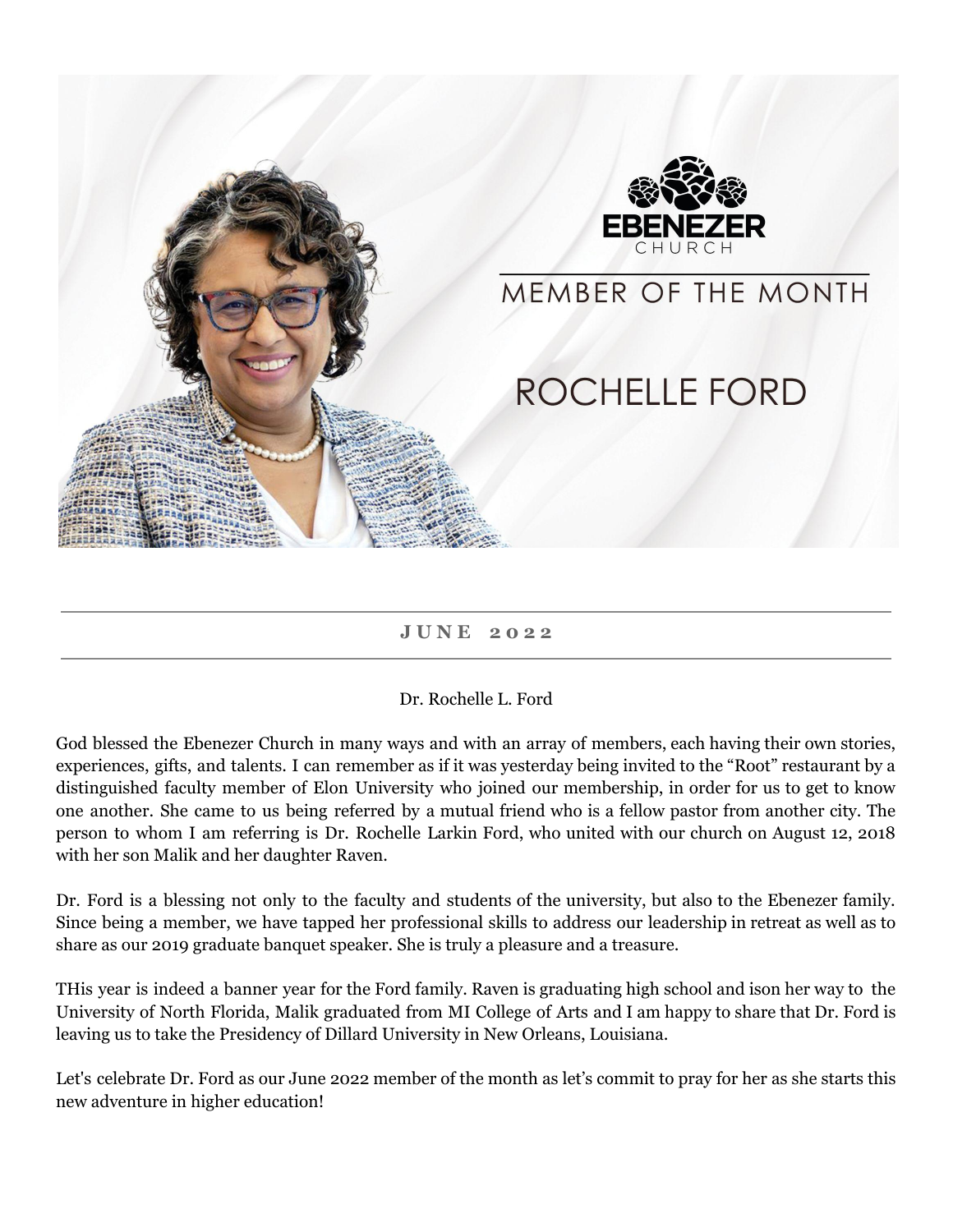# BIRTHDAYS

#### **J U N E 2 0 2 2**

Allen, Marquis Alston, Rezell Alston, Felicia Barton, Andrew Boone, Donna Boone, Dakota Boriphet, Kevin Boriphet, Koby Bowe, Brittany Bozeman, Mary Bryant, Jasmine Bumpass, Makiah Burgess, Jimmie (Rev) Cash, Millicent Carpenter, May Cheek, Judith Cheeley, Tathia Clapp, Pauletta Cleaves, Doris Cooke, Janet Copeland, Bridgette Corbett, Aubrey Cox, Courtney Cox, Hallie Crisp, Janie Daye, Terrie Eason, Brian Edwards, Brian Edwards, Robert Eugene, Brielle Farrington, Christine Faulk, Ethel Felton, Katrina Foster, Tyler Foust, Ronnie Francis, James Gant, Shirley Garrick, Linda Graves, Raven Graves, Shantonia Graves, Willie Green, Asha Gutierrez, Jade

Harris, Amy Hart, Alexander Hatfield, Alexus Hines, Amiyah Holloway, Shanya Holness, Janis Holt, Larissa Horton, KwaJuan Hoyes, Michael Hurdle, Donte Ivey, Shaleza Jackson, Branden Jeffers, Moriah Jeffries, Virginia Johnson, Gene Johnson, Vanessa Jones, Karen Kearney, Jamar Latta, Meridith Laughinghouse, Khory Leath, Imani Leath, Karla Lee, Iyiana Lettley, Kennedy Lipscomb, Devonte Long, Ashley Lozado, Jamison Lust, Dianne Mack, Kizzie McCain, Machelle McLean, Marietta McPhee, Carolyn Mebane, Bruce Mickens, Willie Moore, Earlene Moore, Darlene Moore, Gregory Moore, Tim Nesmith, Vonnie Newland, Dana Jones Parrish, Madison Patterson, Penney Peterson, Bertha

Pettiford, Isaac Pinnix, Luphine Prince, Wanda Ramsey, Melinda Ratliff, Nikki Reid, Destiny Richmond, Sheletha Rollinson, Darren Rorie, Rachel Rouse, Kim Royster, Michael Scott, Kendra Scott, Summer Simmons, Rayal Simpson, Ashton Simpson, Patsy Singletary, Zarek Slade, Mary Snipes, Canell Snipes, Jennifer Spruill, Vanessa Stadler, Aleysia Stevons, Brian Stewart, Brent Taylor, Benjamin Terry, Nathaniel Torain, Taneisha Troxler, Darlene Wade, Karen Weems, Leah Whitaker, Brudell White, Emmanuell White, Mary Vaughn Williams, Vernon Willis, Robin Wilson, Sharissa Wright, Christine Yarborough, Jayden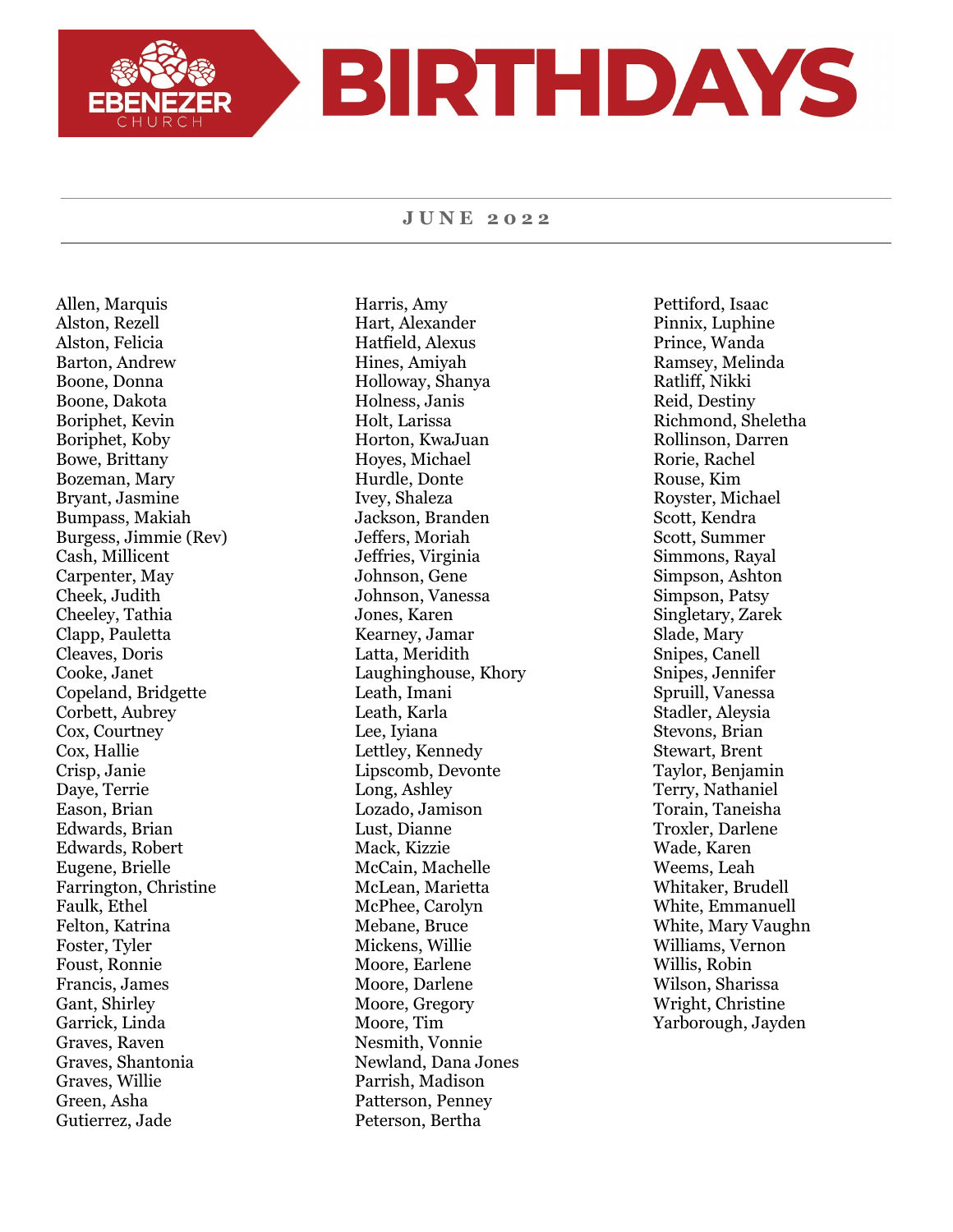

Maverick & Helen Jeffries June 1 Larry & Siti Foushee June 3 Kory & Taneka Bennett June 5 Jeffrey & Diane Stevens June 5 Curtis & Jean Morton June 6 Rev. Joseph & Bonita Stephens June 8 Larry & Brenda Gwynn June 9 Jeanmychal & Shakima Thorpe June 10 Rick & Darlene Cotton June 11 Kevin & Candace Allen June 14 Clement & Shawana Emehel June 14 Rufus & Tenesha Medlin June 15 Brian & Cheryl Eason June 17

Ray & Kim Griffis June 17 Warren & Annie McNeill June 18 Zack & Brittney Foreman June 21 Aaron & Reisha Drumgold June 22 Lance & Fredricca Stokes June 22 Ronald & Annetta Corbett June 23 Lawrence & Aftan Winters June 23 James & Marie Daye June 24 Michael & Penney Patterson June 24 Christopher & Ayesha Swinton June 26 Emmanuell & Mary White June 26 Ashley & Rassan Carr June 29 Scott & Brenda Harris June 29

## **SICK MEMBERS**



\*Dr. Lizzie Alston \*Mr. Robert Boyd \*Mrs. Janie Crisp \*Miss Amiah Corbett \*Mrs. Carolyn Cooper \*Ms. Gwendolyn Daye \*Mrs. Willie Mae Daye \*Mrs. Geraldine Daye \*Mrs. Ethel Faulk \*Mrs. Fannie Francis \*Mr. Larry Foushee \*Mrs. Shirley Gant

\*Ms. Debra Henry \*Mr. Victor Jeffries \*Mrs. Bonnie Johnson \*Mr. James Johnson \*Mrs. Lorraine Johnson \*Mrs. Fannie Kirby \*Mrs. Martha Lee \*Mrs. Nancy Maynard \*Mr. Ronnie McCain \*Mrs. Lillian McDowell \*Mrs. Retha Mickens \*Mrs. Michelle Morgan

\*Mrs. Nancy Boone Moore \*Mrs. Carlene Nixon \*Mrs. Edna Parker \*Mrs. Alma Pinnix \*Ms. Rose Marie Smith \*Ms. Tammy Thaxton \*Ms. Elizabeth Turner \*Mrs. Gladys Vaughn \*Mrs. Mamie Walker \*Mrs. Ruth Mae Wiley \*Mrs. Dorothy Wilson